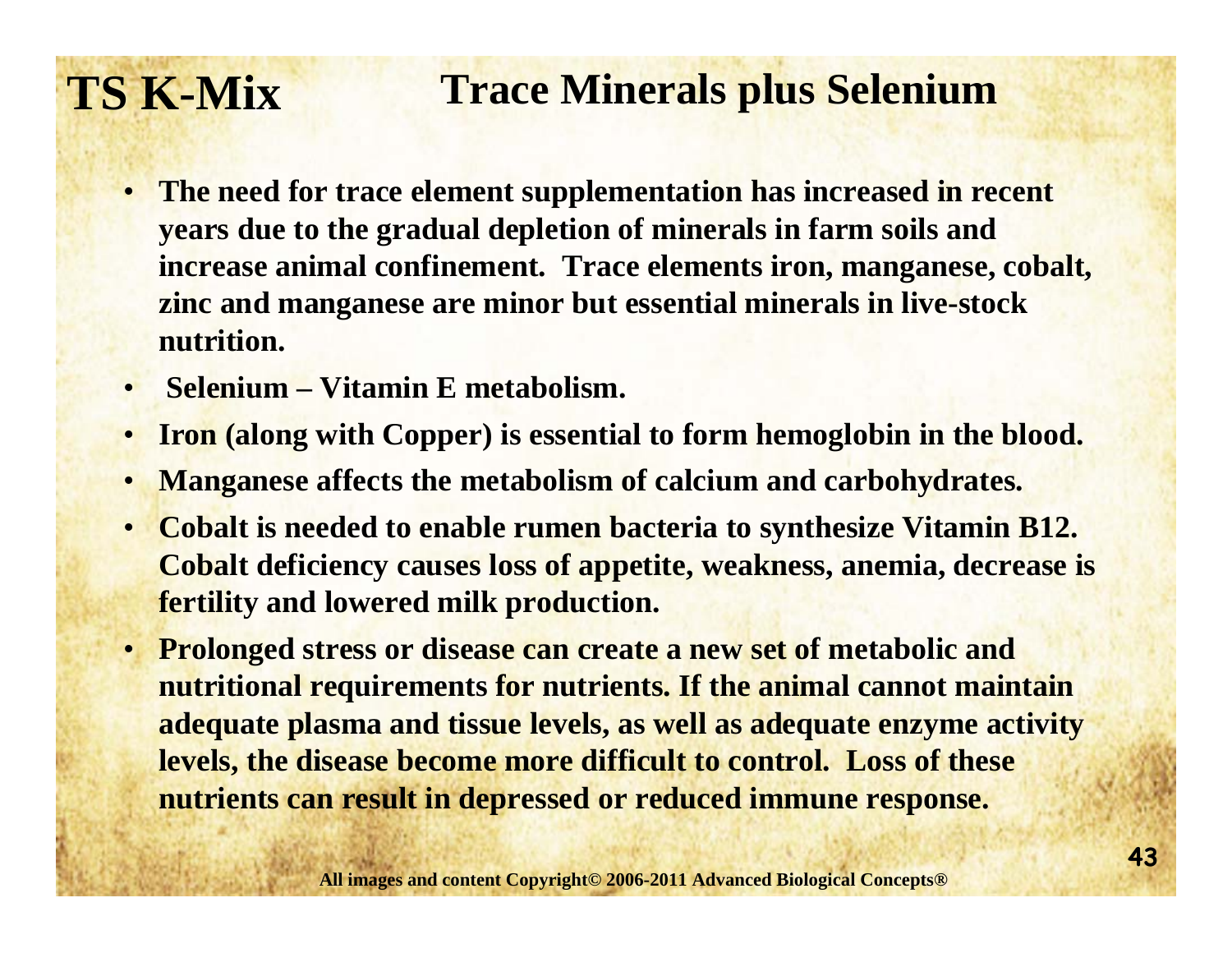## **COBALT**

- **Cobalt is a component of Vitamin B-12 and is added to feed products to provide the cobalt needed by bacteria to synthesize Vitamin B-12. There appears to be little need to add cobalt to the diets of non-ruminants.**
- **Cobalt deficiency results in anemia that is different from iron and copper deficiency anemia. Other symptoms are reduced appetite and reduced growth rates.**
- **Cobalt increases the urinary excretion of Iodine.**
- **Fe accumulates during Co deficiency (Co needed for Fe metabolism.**
- •**Cobalt toxicity is unlikely due to the very high cost.**
- • **Cobalt Deficiency has been linked to increased incidence of Brucellosis.**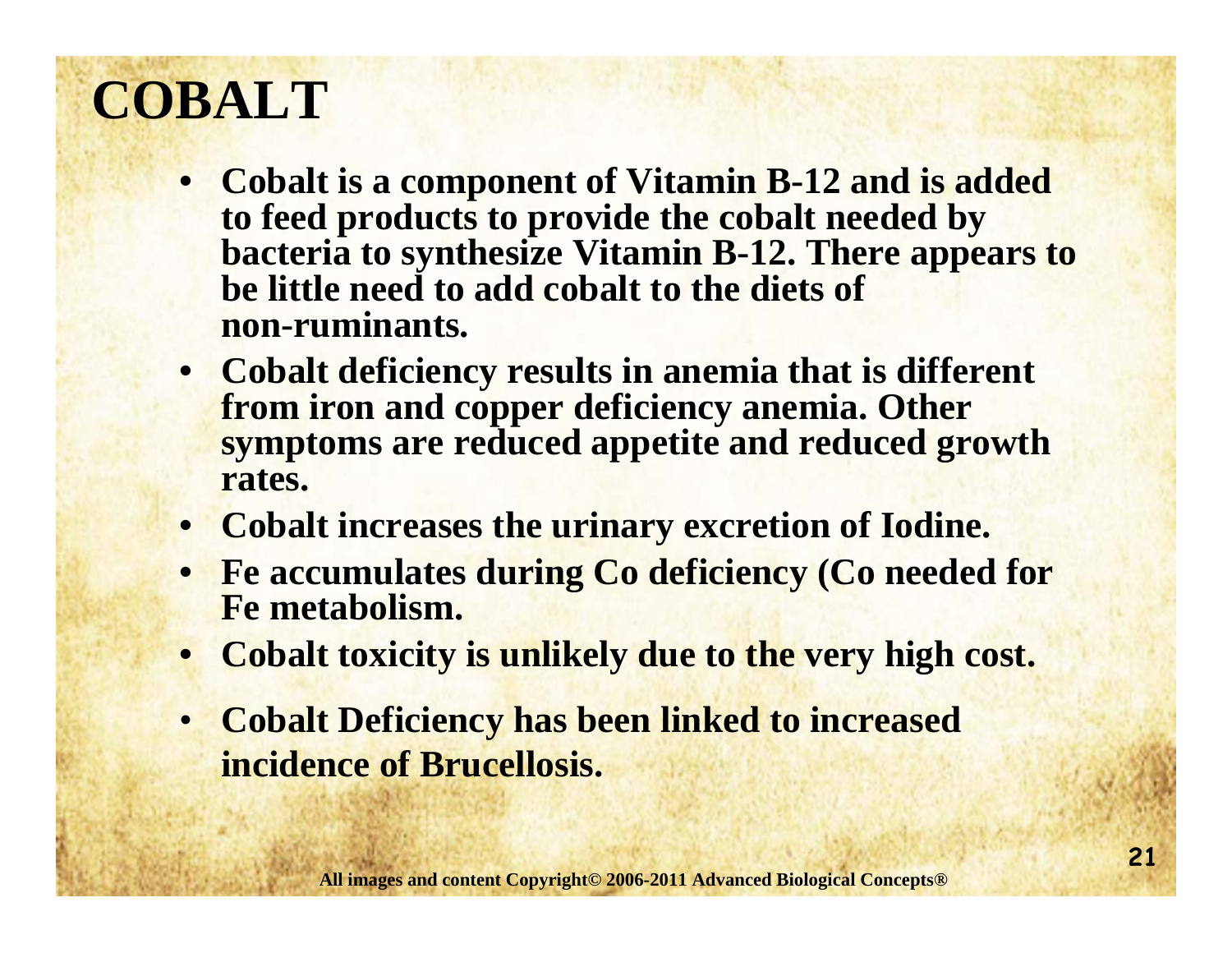#### **MANGANESE**

**Manganese is a co-factor in enzymes involved in carbohydrate metabolism, amino acid metabolism, fatty acid synthesis and cholesterol metabolism. Manganese is involved in normal growth, normal bone formation and normal reproduction.** 

**The efficiency of manganese absorption decreases as dietary levels increase. Calcium, phosphorus, copper, zinc, iron and phytate reduce manganese absorption. Manganese is the only mineral with significant absorption in the large intestine. The absorption rate for manganese is low and relatively constant at 1 – 4 %. There is tissue storage of manganese in bone, muscle, liver, gastro- intestinal tract and pancreas.** 

**There appears to be homeostatic control of manganese absorption and excretion, but the control mechanisms are unknown.**

**Manganese deficiency results in poor growth, impaired reproduction (testicular degeneration in males, defective ovulation in females), and slipped tendon in birds. Manganese deficiency is involved in anestrus in all species.** 

**High Mn interferes with Iron utilization and lowers serum Mg.**